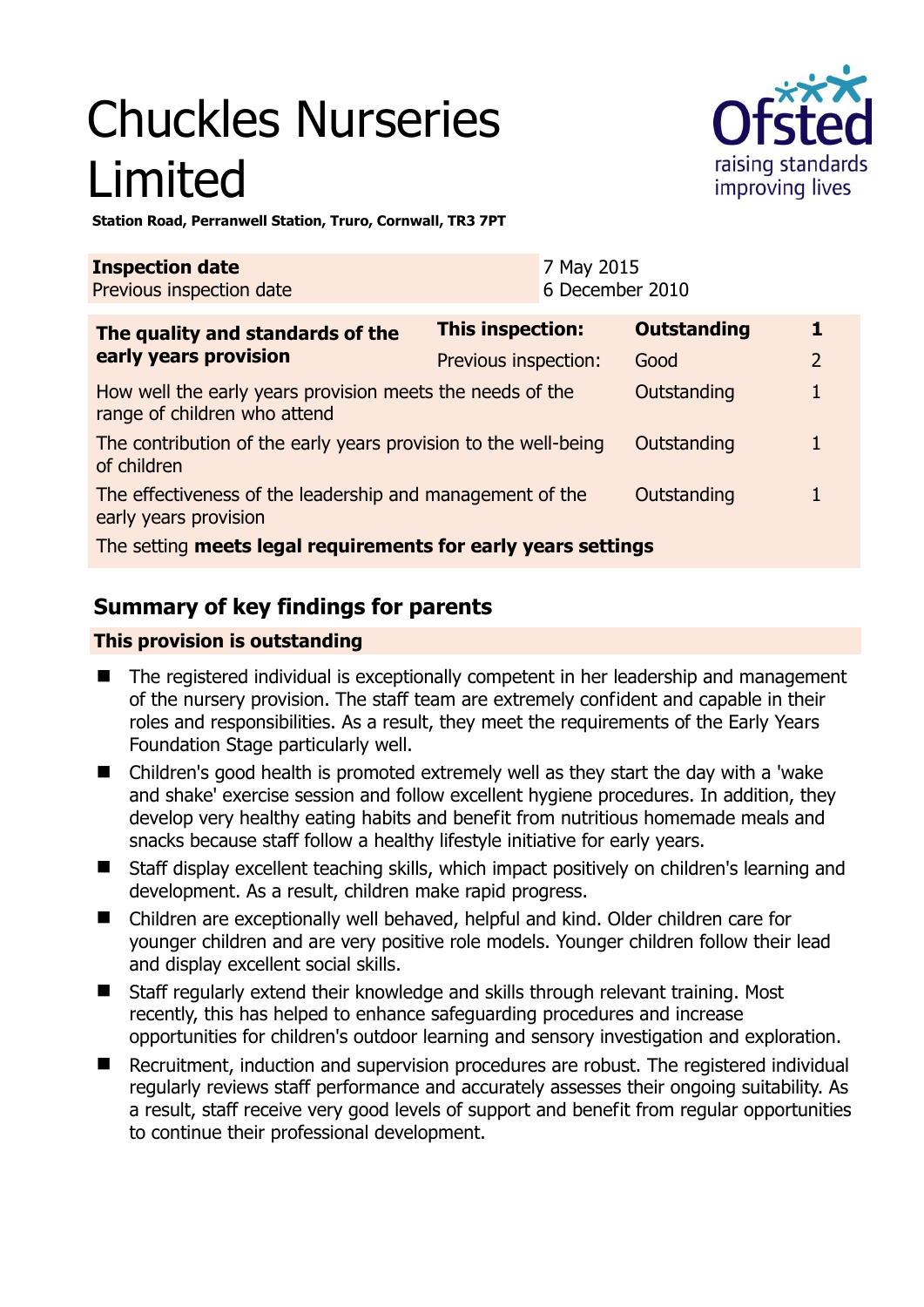# **What the setting needs to do to improve further**

#### **To further improve the quality of the early years provision the provider should:**

■ increase opportunities for children to contribute to the nursery's self-evaluation process.

#### **Inspection activities**

- The inspector viewed the premises, toys and equipment.
- The inspector engaged in discussion with children, parents, staff and the registered individual.
- The inspector and nursery manager undertook a joint observation of an activity.
- The inspector sampled documentation and children's records.
- The inspector observed interactions between staff and children.

#### **Inspector**

Jayne Pascoe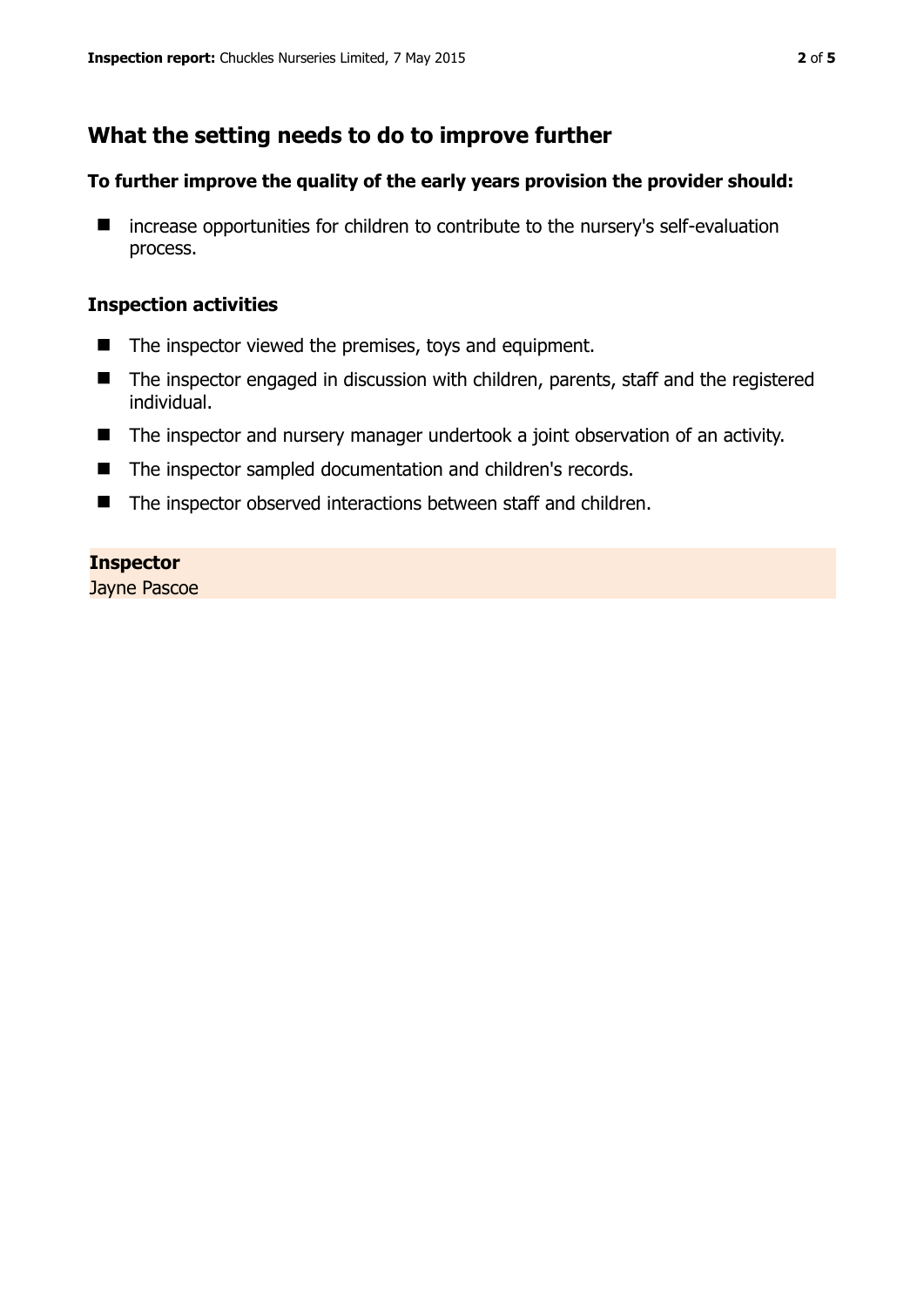## **Inspection findings**

#### **How well the early years provision meets the needs of the range of children who attend. This is outstanding**

Staff have an excellent understanding of how children learn and develop. They know children well and provide a very broad and balanced range of enjoyable learning experiences that truly interest children. For example, children observe and explore the life cycle of caterpillars and tadpoles. They grow beans, sunflowers and cress. Children initiate play with their friends in the well-resourced pretend garden centre and join in circle time, where they communicate very well to share experiences. In addition, children develop the ability to listen and follow instructions in readiness for school. Assessment records show that children of all ages and abilities make excellent progress in relation to their starting points. The key person shares very good levels of information and a variety of learning resources with parents, which positively contributes to children's learning at home.

#### **The contribution of the early years provision to the well-being of children is outstanding**

Children form very strong relationships with their key person and other staff, and establish positive friendships with other children. They relish taking responsibility for everyday tasks. Staff are very welcoming, approachable and friendly. Staff deployment is highly effective and they group children appropriately, depending on their individual needs and abilities. The nursery is organised extremely well to provide suitable areas for the range of children attending and to promote children's independence. As a result, children feel safe and benefit from an extremely enabling environment. The nursery has a very happy and relaxed atmosphere. Staff successfully promote children's positive awareness and respect of differences and diversity through an excellent range of resources and adult-led activities. Positive links with other early years providers and other agencies contribute to meeting children's needs, and supporting them in their move between settings and on to school.

#### **The effectiveness of the leadership and management of the early years provision is outstanding**

Staff have an extremely secure understanding of the learning and development, and safeguarding and welfare requirements. All staff have completed relevant safeguarding training and are confident to follow the local safeguarding procedures if required. Staff promote children's safety extremely well at all times. Children participate in regular emergency evacuation procedures and learn how to identify and manage everyday risk. Therefore, they know how to work towards keeping themselves and others safe. The registered individual and staff team regularly and effectively monitor and evaluate the quality of provision and educational programmes. Feedback from parents and children attending the out-of-school club is influential in highlighting areas for future improvement, such as the outdoor play area. However, staff do not actively involve younger children in this process. Since the last inspection, the nursery has improved systems to record evidence of staff suitability, in order to make documentation more readily accessible.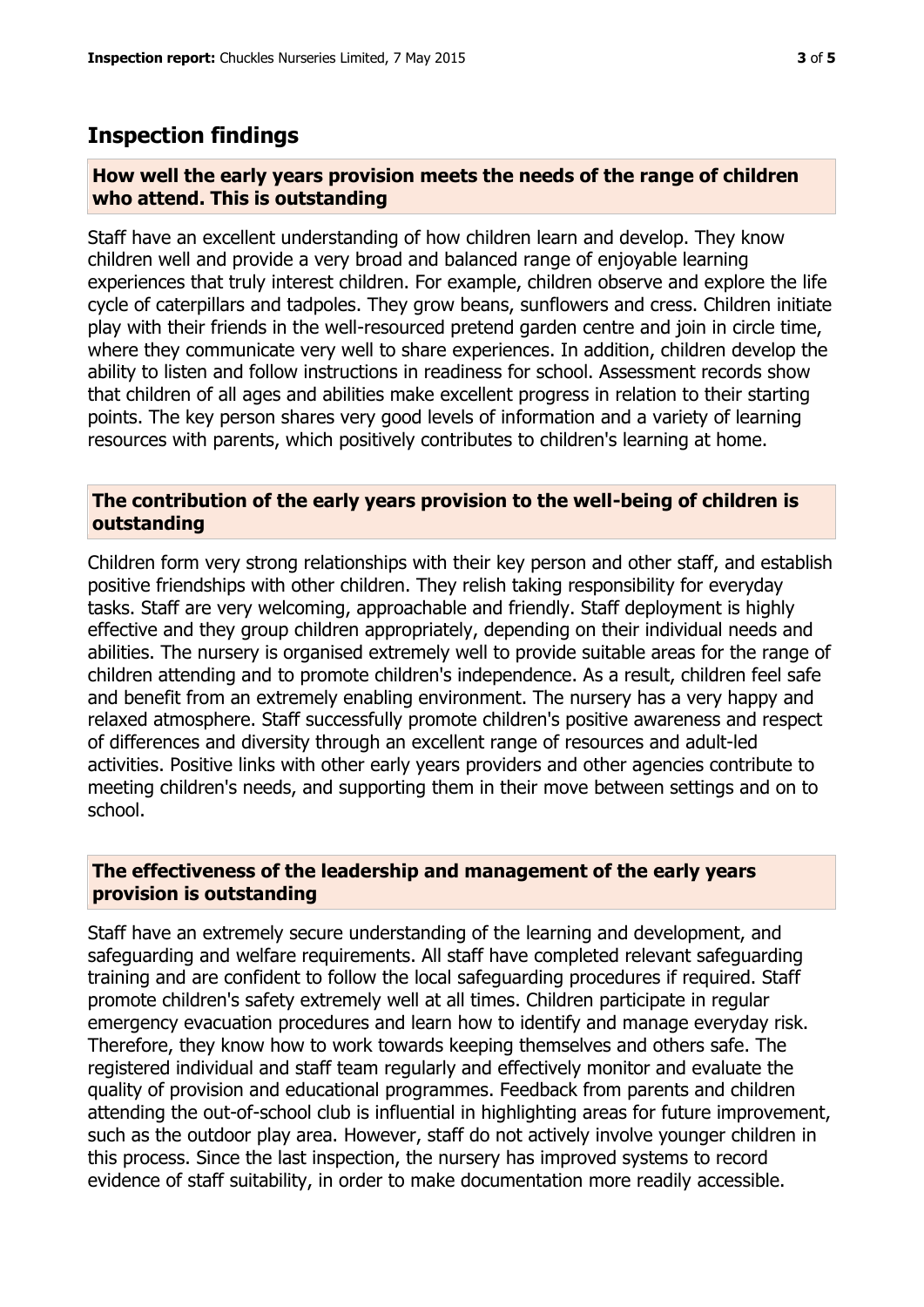# **Setting details**

| Unique reference number           | 102766                   |  |
|-----------------------------------|--------------------------|--|
| <b>Local authority</b>            | Cornwall                 |  |
| <b>Inspection number</b>          | 839196                   |  |
| <b>Type of provision</b>          | Full-time provision      |  |
| <b>Registration category</b>      | Childcare - Non-Domestic |  |
| <b>Age range of children</b>      | $0 - 8$                  |  |
| <b>Total number of places</b>     | 50                       |  |
| <b>Number of children on roll</b> | 32                       |  |
| <b>Name of provider</b>           | <b>Chuckles Nursery</b>  |  |
| Date of previous inspection       | 6 December 2010          |  |
| <b>Telephone number</b>           | 01872 863051             |  |

Chuckles Day Nursery is one of two nurseries run by Chuckles Nurseries Limited. It registered in 2001 and operates from a converted Methodist chapel, in the village of Perranwell Station, near Truro, Cornwall. The nursery is open each weekday from 8am until 6pm for 51 weeks of the year. The nursery provides funded nursery education for children aged two, three and four-years-old. They employ seven members of staff, all of whom hold appropriate early years qualifications.

This inspection was carried out by Ofsted under sections 49 and 50 of the Childcare Act 2006 on the quality and standards of provision that is registered on the Early Years Register. The registered person must ensure that this provision complies with the statutory framework for children's learning, development and care, known as the Early Years Foundation Stage.

Any complaints about the inspection or the report should be made following the procedures set out in the guidance 'Complaints procedure: raising concerns and making complaints about Ofsted', which is available from Ofsted's website: www.gov.uk/government/organisations/ofsted. If you would like Ofsted to send you a copy of the guidance, please telephone 0300 123 4234, or email enquiries@ofsted.gov.uk.